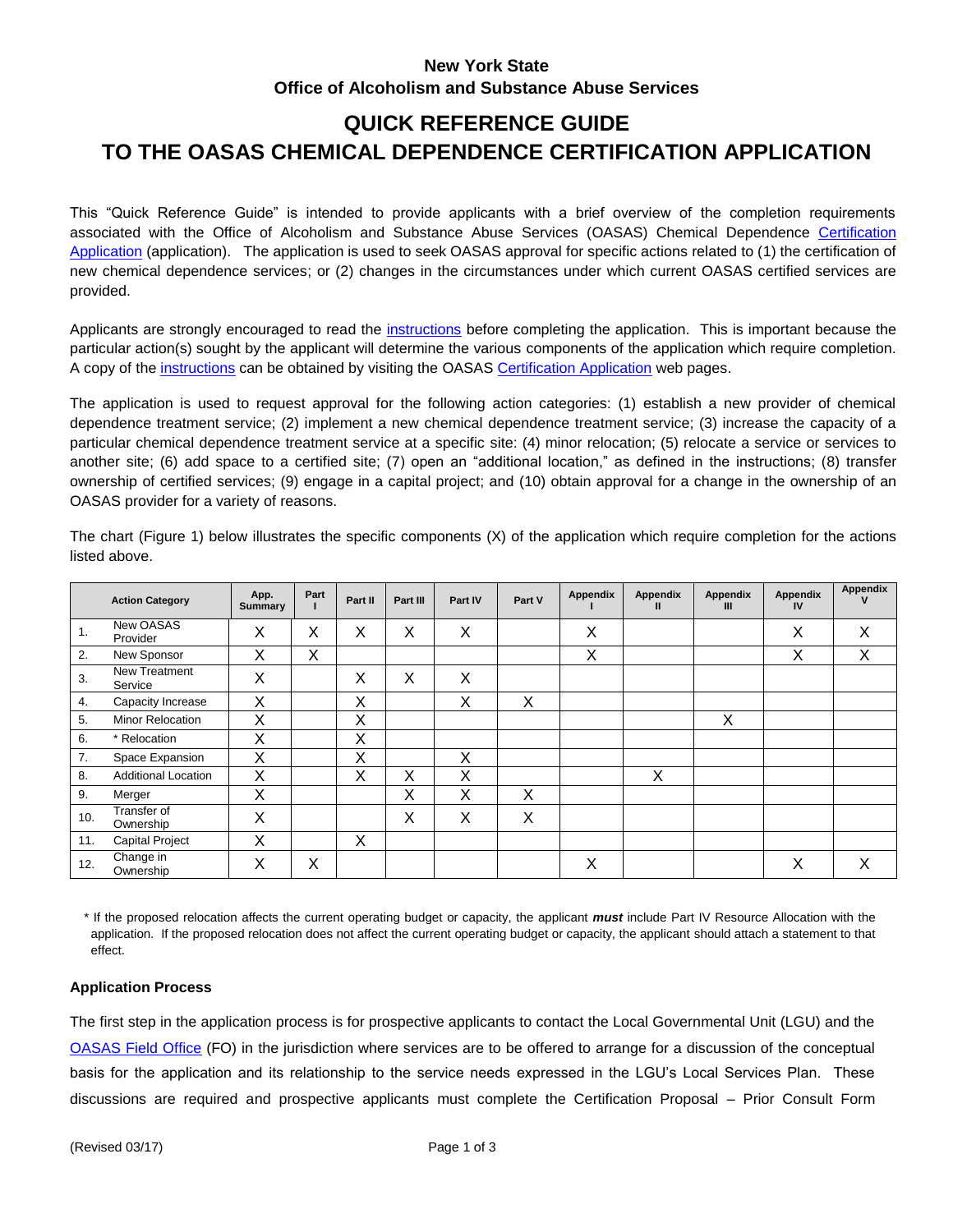(**Attachment 1A**) and submit it with the application submission. At the conclusion of these discussions, the FO and LGU will render a recommendation on the applicant's proposal.

### **The only actions that do not require a Certification Proposal Prior Consult Form - Attachment #1A are:**

- **Minor Relocations**;
- **Capital Projects**;
- **Add a Supportive Living Site (PPD-11); and,**
- **Changes to Prevention Sites (PPD-14).**

The instructions have been developed to assist applicants in the completion of the application. Applicants are strongly encouraged to read the instructions before completing the application. The instructions:

- explain the various parts of the application;
- identify the specific parts of the application to be completed based on the action(s) being pursued by the applicant;
- describe the appropriate response requirements for each item of information requested;
- describe the various items of documentation to be submitted as Attachments; and
- eliminate delays in the review process that result from incorrect, incomplete or unclear responses.

OASAS requires the applicant to submit one signed original application and one signed copy to the NYS OASAS, Bureau of Certification and Systems Management, 1450 Western Avenue, Albany, NY, 12203-3526. In addition, one signed copy of the application must be sent to the OASAS FO and one signed copy to the appropriate LGU.

#### **Minor Relocations**

OASAS has implemented an expedited process for certain relocation applications. If the proposed relocation meets the following criteria, it is considered to be a "Minor Relocation":

- 1. The request must not result in an increase in State Aid.
- 2. The request must be approved by the LGU (if applicable) and the OASAS Field Office.
- 3. The site proposed for the relocation must be in the same county or sub-county area, or in New York City, the same Community Board area, as the current site.
- 4. The provider must agree to treat the same target population at the proposed site.
- 5. The request must not propose an increase in capacity.
- 6. The request does not involve any type of construction and/or renovations to the new site.
- 7. The request must not propose services that are new or different from currently certified services.
- 8. The request must not be for a program regulated by another agency (e.g., DOH, DEA, OMH).

In addition to the applicant meeting with the LGU and FO for a prior consult (see Attachment 1A), and if the proposed relocation qualifies as a "Minor Relocation", the applicant must ensure that the Appendix III – Minor Relocation form is